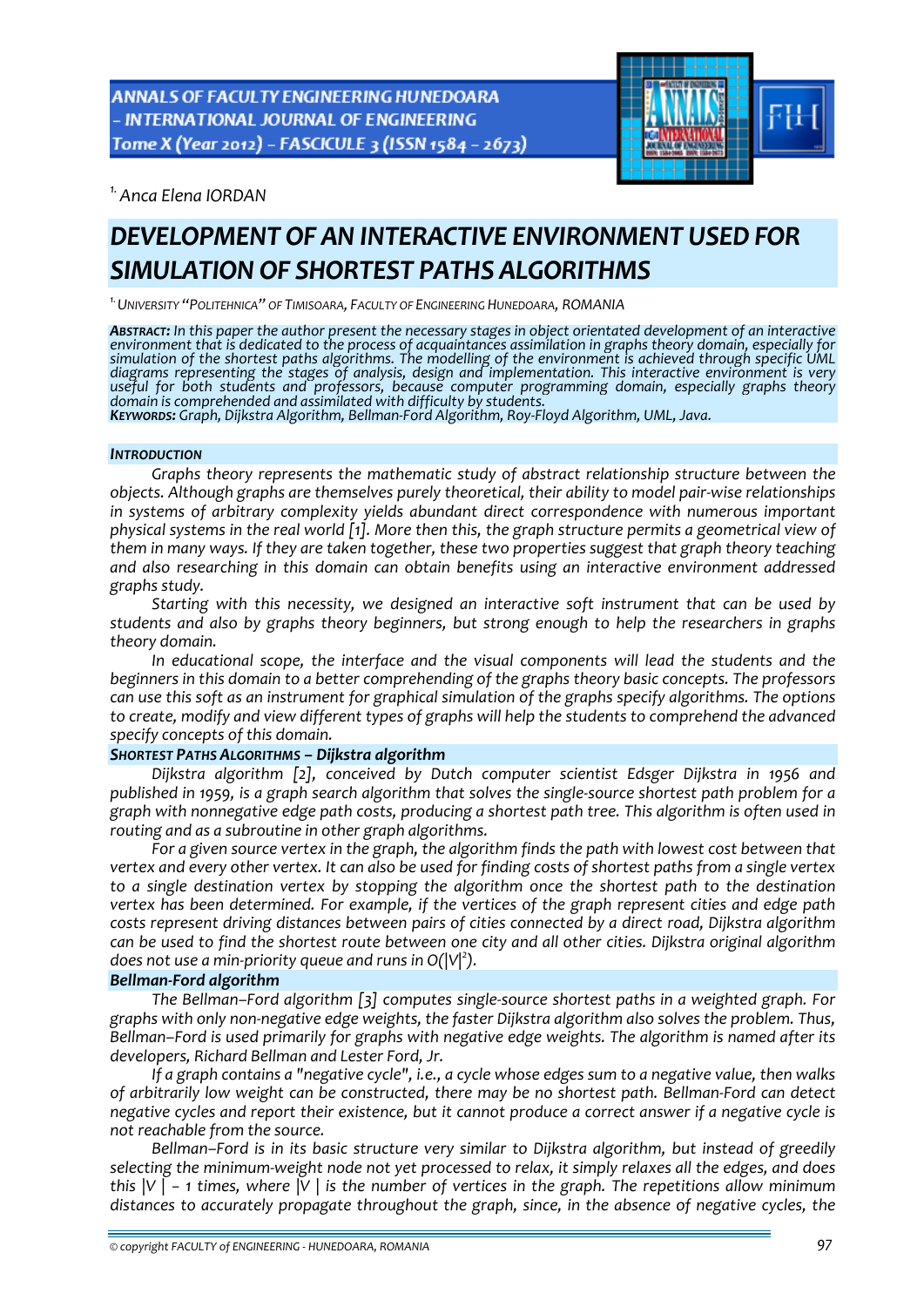*shortest path can only visit each node at most once. Unlike the greedy approach, which depends on certain structural assumptions derived from positive weights, this straightforward approach extends to* the general case. Bellman–Ford runs in O(IVI-IEI) time, where IVI and IEI are the number of vertices and *edges respectively.*

# *Roy‐Floyd algorithm*

*The Roy–Floyd algorithm [4] (also known as Floyd algorithm, Roy–Warshall algorithm, Floyd– Warshall algorithm, or the WFI algorithm) is a graph analysis algorithm for finding shortest paths in a weighted graph (with positive or negative edge weights) and also for finding transitive closure of a relation R. A single execution of the algorithm will find the lengths (summed weights) of the shortest paths between all pairs of vertices, though it does not return details of the paths themselves. The algorithm is an example of dynamic programming. It was published in its currently recognized form by Robert Floyd in 1962. However, it is essentially the same as algorithms previously published by Bernard* Rov in 1959 and also by Stephen Warshall in 1962 for finding the transitive closure of a graph.

*The Roy–Floyd algorithm compares all possible paths through the graph between each pair of* vertices. It is able to do this with only O( $|V|^3$ ) comparisons in a graph. This is remarkable considering that there may be up to  $\Omega(|\mathsf{V}|^2)$  edges in the graph, and every combination of edges is tested. It does so by *incrementally improving an estimate on the shortest path between two vertices, until the estimate is optimal. The complexity of the algorithm is O(n<sup>3</sup> ).*

# *STEPS FOR OF THE INTERACTIVE ENVIRONMENT DESIGN – ANALYSIS STEP*

*Elaboration of the interactive environment was made in concordance with a specification that shows all desired elements. These elements contain software requirements, making difference between obligatory and optional ones, and also contain the functionality and conditions that have to be accomplished in order to conform to standards. For object orientated development of the application, unified modeling language will be used. To achieve UML diagrams were used the ArgoUML [5] software.*

*The analysis of an informatics system consists in drawing the use case and activity diagrams [6]. The informatics system will be described in a clear and concise manner by representation of the use‐cases. Each case describes the interaction between the user and the system. The diagram defines the system's domain, allowing visualization of the size and scope of the whole developing process. This diagram includes:* 

 *One actor ‐ the user who is external entity with which the didactic game interacts. Five use cases that describe the functionality*

*of the interactive game.* 



*Figure 1 . Use Cases Diagram*

 *Relationships between user and use cases (association relationships), and relationships between use cases (dependency and generalization relationships).*

# *DESIGN STEP*

*Conceptual modelling allows identifying the most important concepts for the interactive environment [7]. Inheritance was not used only as a generalization device, which is when derived classes are specializations of the base class.* 



*Figure 2. Class Diagram*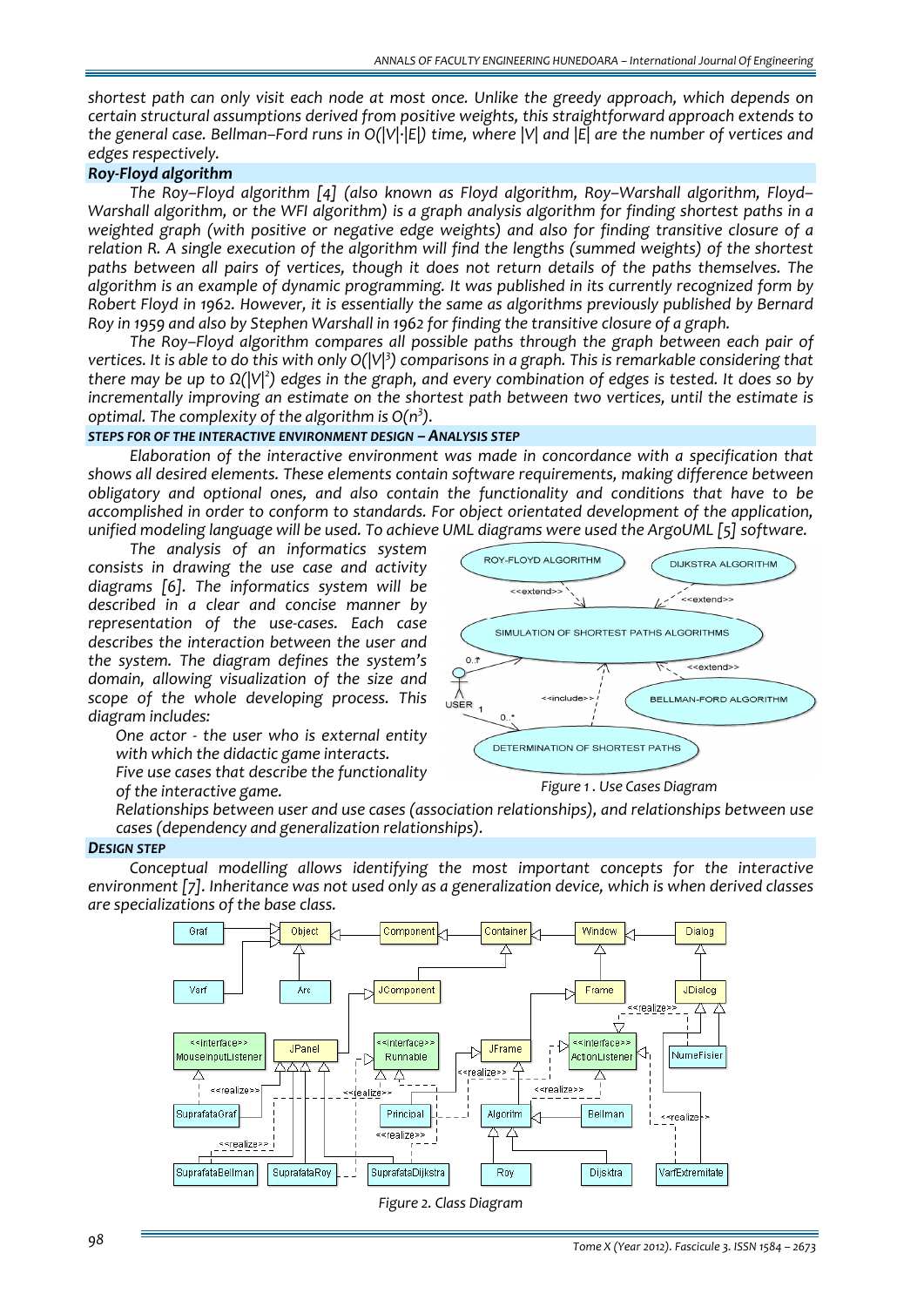*In figure 2 are presented as inheritance relationships, as realization relationships. We can observe that the Principal and Algoritm classes inherit attributes and methods of the JFrame class, but implements the ActionListener interface.* 

*NumeFisier class inherits attributes and methods of the JDialog class, but implements the interface ActionListener. SuprafataRoy class inherit attributes and methods of the JPanel class, but implements Runnable interface, and SuprafataGraf class inherits attributes and methods of the JPanel class and implements the MouseInputListener interface.*

*Between instances of the classes presented in figure 2 there are especially composition and aggregation relationships. In the composition relationship, unlike the aggregation relationship, the* instance can not exist without the party objects. Analyzing figure 3 we can observe that an instance of SuprafataRov type consists in two objects of Graf type, one of Graphics2D type and the other of Thread *type.* 

*Aggregation relationship is an association where it's specified who is integer and who is a part. For example, an object of Arc type or represent a part from an object of Graf type.* 

*Sequence diagram [8] emphasizes the temporal aspect, being suitable for real‐time specifications and complex scenarios. These diagrams determine the objects and classes involved in a scenario and sequence of messages sent between objects necessary to execute script functionality.* 

*Diagram presented in figure 4 shows the interactions between objects that are aimed at determining optimal path using Dijkstra algorithm. We can observe that there are interactions between 17 objects of which the object of Pincipal type is already created, and objects of Dijkstra, JButton, SuprafataGraf, SuprafataDijkstra, Graphics2D, Graf, Varf, Arc and Thread type will instantiate during interactions.*

*At the beginning the execution control is taken by Principal object that create an instance to Dijkstra class, this object taking the control of the interactions. There will be instancing four JButton objects, a SuprafataGraf object and a SuprafataDijkstra object. Instancing the SuprafataGraf object has as effect creating a Graphics2D object and a Graf object. Instancing the SuprafataDijkstra object permits to create another Graphics2D object.* 



*Figure 3. Class Diagram* 

*After an event that interactions with nod of JButton object, there is transmitting the control of* SuprafataGraf object that creates an instance of the class Varf. The control is transmitted to Graf object *in order to add the object that was previously created. Control will be taken by SuprafataGraf object that will destroy Varf object, and by interaction with Graphics2D object the graph will be redrawn. There* can be observed that Varf object life line is broken by X marking when appears the message stereotype *mark <<destroy>>.* 

*After an event that interactions with JButton object, there is transmitting the control of SuprafataGraf object that creates two instances of class Varf, then an instance of class Arc. The control* is transmitted to Graf object in order to add the Arc object that was previously created. Control will be *taken by SuprafataGraf object that will destroy Varf and Arc objects and by interaction with Graphics2D object the graph will be redrawn.*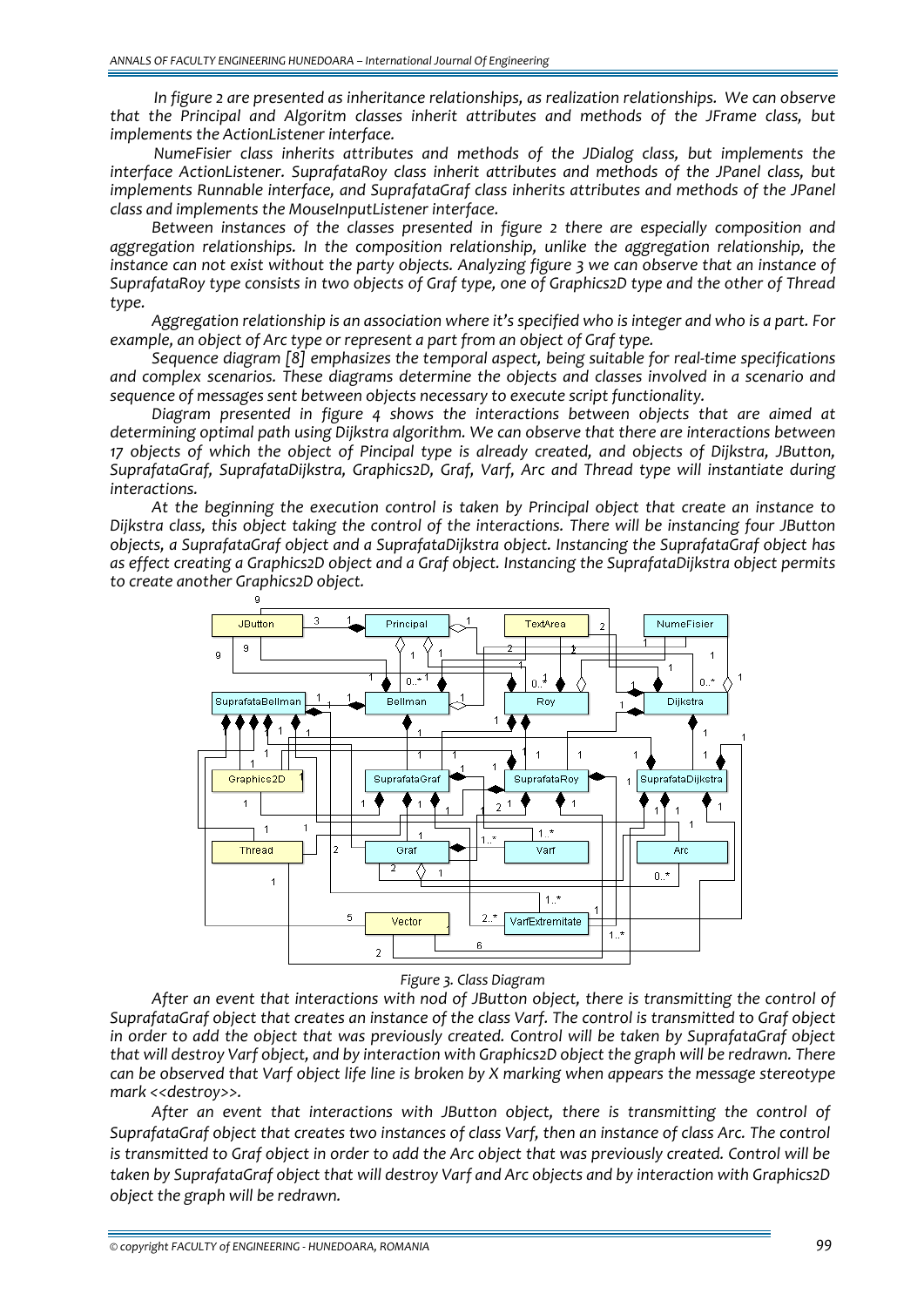

*Figure 4. Sequence Diagram*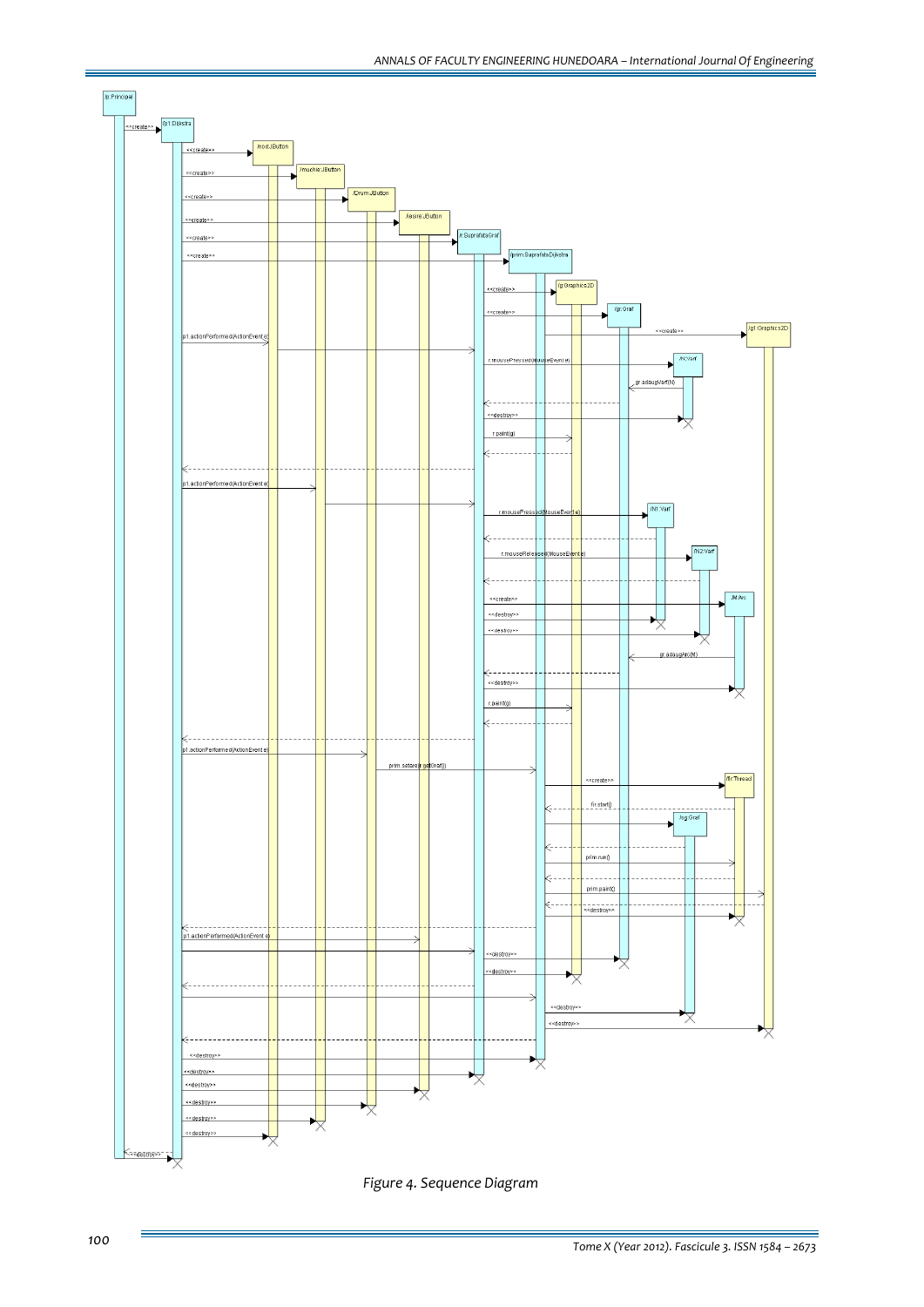*Appealing run() method, the execution thread will pass in running state and by interaction between Graf object, used for memorising the optimal path, with Graphics2D object there will be represented step by step the optimal path. Finally there will be destroyed all the created objects and control will be taken by Principal object.*

## *IMPLEMENTATION STEP*

*Component diagram [9] is similar to packages diagram, allowing visualization of how the system is divided and the dependencies between modules. Component diagram put emphasis on software physical elements and not on the logical elements like in case of package diagram.* 

*The diagram in figure 5 describes the collection of components that together provide system functionality. Central component of the diagram is Principal.class, a component obtained by transforming by the Java compiler into executable code of the Principal.java component. As can be seen that component interacts directly with component Fereastra.class.*



## *USER INTERFACE*

*The informatics system is accomplished using the Java programming language [10]. The application can easily convert in a Java applet.*

*Starting from specified requisites in uses cases diagram (figure 1) it was designed graphical user interface of the informatics system. The main page of the application contains buttons for selecting the following options: Dijkstra algorithm simulation (figure 6), Bellman‐Ford algorithm simulation and Roy‐ Floyd algorithm simulation.* 

## *CONCLUSIONS*

*The main goal in realizing of this paper is designing and implementation of a dynamic interactive environment that has to lead the user to accomplish experience in comprehending and controlling acquaintances in graphs theory domain and to offer efficient and convenient access to the latest information.* 

*The informatics application follows these actual problems and boards it in a new manner using modern educational technologies. Through the diagram representation all three Figure 6. Simulation of Dijkstra algorithm*